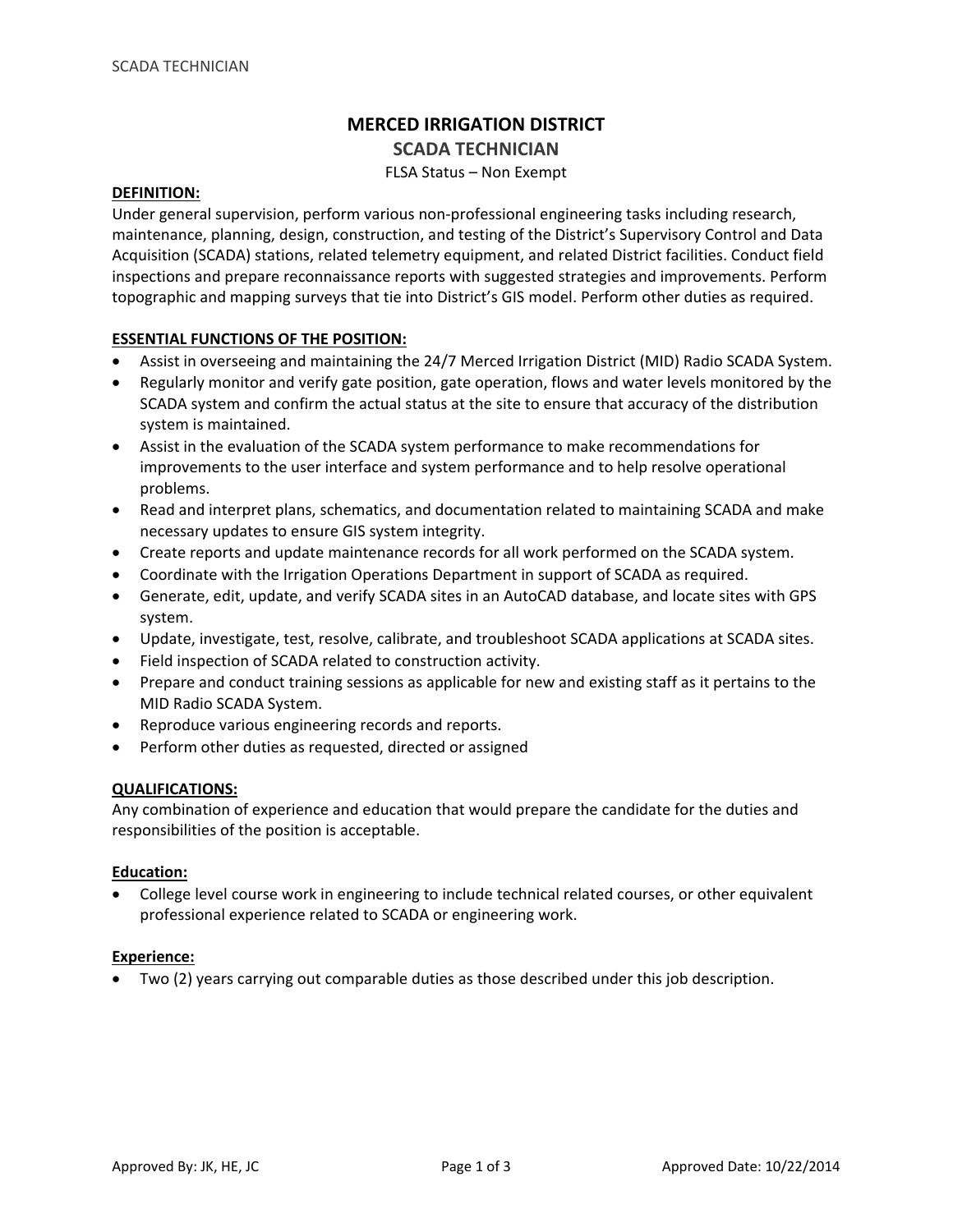## **Ability to:**

- Communicate clearly and concisely, orally and in writing.
- Work cooperatively with fellow employees and the public as required.
- Attend District directed course work related to daily activities.
- Update existing drawings and plot as required.
- Run Microsoft Windows ® programs on personal computers including, but not limited to, Works, Word, Excel, Access, etc.
- Review and prepare, either "manually", using AutoCAD or other electronic programs, simple engineering plans, drawings, maps, site plans, and sketches.
- Exercise proper safety practices regarding data radios, batteries, electrical circuits, and other equipment used in SCADA.
- Read and interpret maps and public works engineering / construction drawings.
- Work with GIS maps and ensure SCADA sites are properly marked and maintained.
- Review and prepare, either "manually" or with AutoCAD, engineering plans, drawings, site plans, maps, electrical diagrams / schematics, and sketches

## **Knowledge of:**

- Alternating Current (AC) and Direct Current (DC) power.
- Power Inverters.
- Battery Safety.
- Basic Electronic Theory and Electrical Circuits.
- 4‐20mA Input/output (I/O) devices and components.
- Level transducers, pressure transducers, and ultrasonic transducers.
- Flow measurement devices.
- Data radios as utilized by SCADA.
- Basic hydraulics.
- Microsoft operating systems utilized on desktops and servers.
- Software to include: Schneider Electric ClearSCADA HMI, TelePACE Studio Ladder Logic Editor, Maple Systems OITware 200 Operator Interface Terminal (OIT) Management Software, and Specter TeleDAC WIN911 Telephonic Data Acquisition and Control Software as it relates to the development and maintenance of SCADA.
- Phonetics Sensaphone 2000 monitoring, alarm and data logging system in support of the City /County of Merced flood monitoring information.
- AutoCAD release 2004 or above as it relates to mapping and drawings in support of SCADA.
- Algebra and trigonometry.

## **Necessary Special Requirements;**

- A valid California Class C Driver License and the ability to maintain insurability under the District's vehicle insurance program.
- Abide by all District policies, guidelines and rules.

### **ENVIRONMENTAL FACTORS:**

- Exposure to the sun: 50% more or less work time spent outside a building and exposed to the sun.
- Irregular or extended work hours: Occasionally required to change working hours or work overtime.
- Work performed both outdoors and in an office environment.